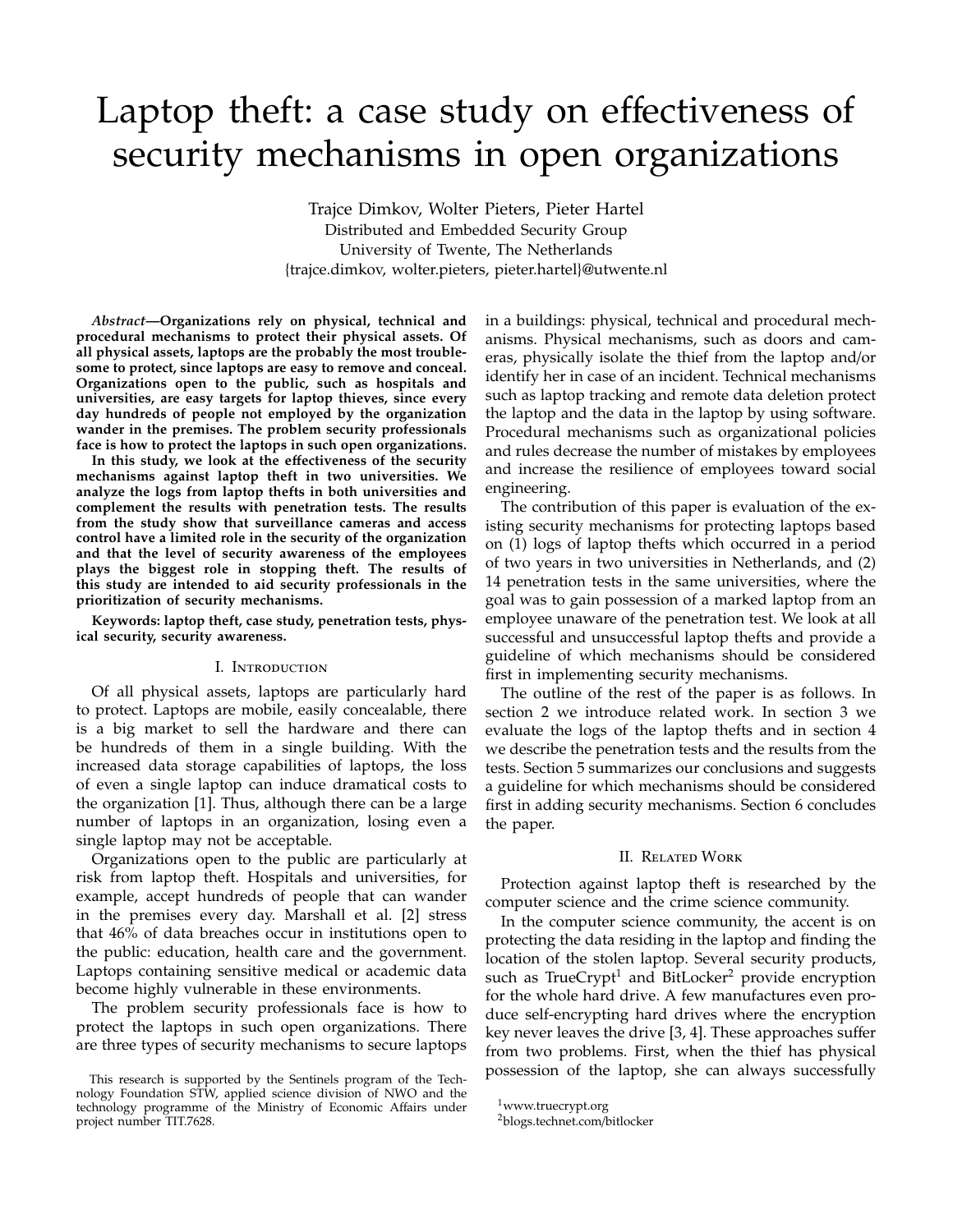|                       |            | Locked office   Open office   Restricted location   Public location   No details |  | ll Total l |
|-----------------------|------------|----------------------------------------------------------------------------------|--|------------|
|                       | (burglary) |                                                                                  |  |            |
| Stolen laptops        |            |                                                                                  |  | 59         |
| Cut Kensington locks  |            |                                                                                  |  |            |
| Other physical damage | 16         |                                                                                  |  |            |

Figure 1. Information from the logs. The logs from both universities are merged to anonymize the data.

execute a number of attacks [5, 6, 7]. Second, these approaches seem to ignore the human element, or more precisely, induce performance overhead and decrease the usability of the laptop. A recent study by Panemon [8] shows that the majority of non-IT individuals, even when provided with an encrypted laptop, turn off the encryption software.

A number of tracking applications, such as Adeona [9] and LoJack [10], can track the location of the laptop they are installed on. In case of theft, these solutions use Internet to provide the owner with the current location of the laptop. These solutions suffer from two problems: (1) if the goal of the theft is obtaining data from the laptop, the thief might never connect the laptop to Internet and (2) the thief may remove the application by flashing the BIOS and/or formating the hard drive, making the tracking impossible.

The approach from the crime science community is more general, and considers the laptop *and* its environment. The goal in this field is to prevent a thief from stealing the laptop in the first place, by either changing the environment surrounding the laptop or by creating situations that will deter a thief [11]. Kitteringham [12] provides a a list of 117 strategies how to prevent a laptop theft. The strategies include implementation of physical, technical and procedural mechanisms. The list is quite elaborate, although the effectiveness of these mechanisms of each of them is unclear.

Willison and Sipnonen [13] use 25 techniques [11] on how the environment can reduce the risk of theft and link them with attack scripts. These results are used to understand how a specific class of attacks could have been stopped. Similarly, we also link these techniques with attack scripts, but we look at which mechanisms were in place and which failed to protect the laptops.

There are few reports which analyze laptop theft. These reports focus on the money loss from a stolen laptop [1] and the frequency of laptop theft and the most affected sectors [2]. Our results are complementary, and look at the effectiveness of conventional security mechanisms in stopping laptop theft.

## III. METHODOLOGY

We used two approaches to look at the security mechanisms in use and their effectiveness.

First, we looked at logs of the laptop thefts in two universities in Netherlands. From the logs we got information about: the main reason for the laptop theft, alarms raised by the theft and the role of technical and physical mechanisms in securing the laptop and finding the thief, such as access control and surveillance cameras.

However, the logs provide limited information about the level of security awareness of the employees. In particular, the logs do not provide any information of possible violation of the procedural security mechanisms, such as letting strangers inside an office and sharing credentials between employees.

Therefore, as a second step, we orchestrated 14 penetration tests where we used social engineering to steal a laptop.

## *A. Log analysis*

In a period of two years, the universities reported 59 laptop thefts (Figure 1 and 2). A sample log is shown in Appendix A. The logs from the thefts provide (1) the location from where the laptop was stolen, (2) protection mechanisms on the laptop, and (3) how the theft was discovered.



Figure 2. In majority of the cases, the theft occurred because the employee either left the laptop in a public location or forgot to lock the office door.

*1) Location of the theft:* In 46% of the thefts, the laptop was stolen when the employee left it unattended in a public location, such as a cafeteria or meeting room. In 19% of the cases, the theft occurred when the employee left the office for a short period of time without locking the door.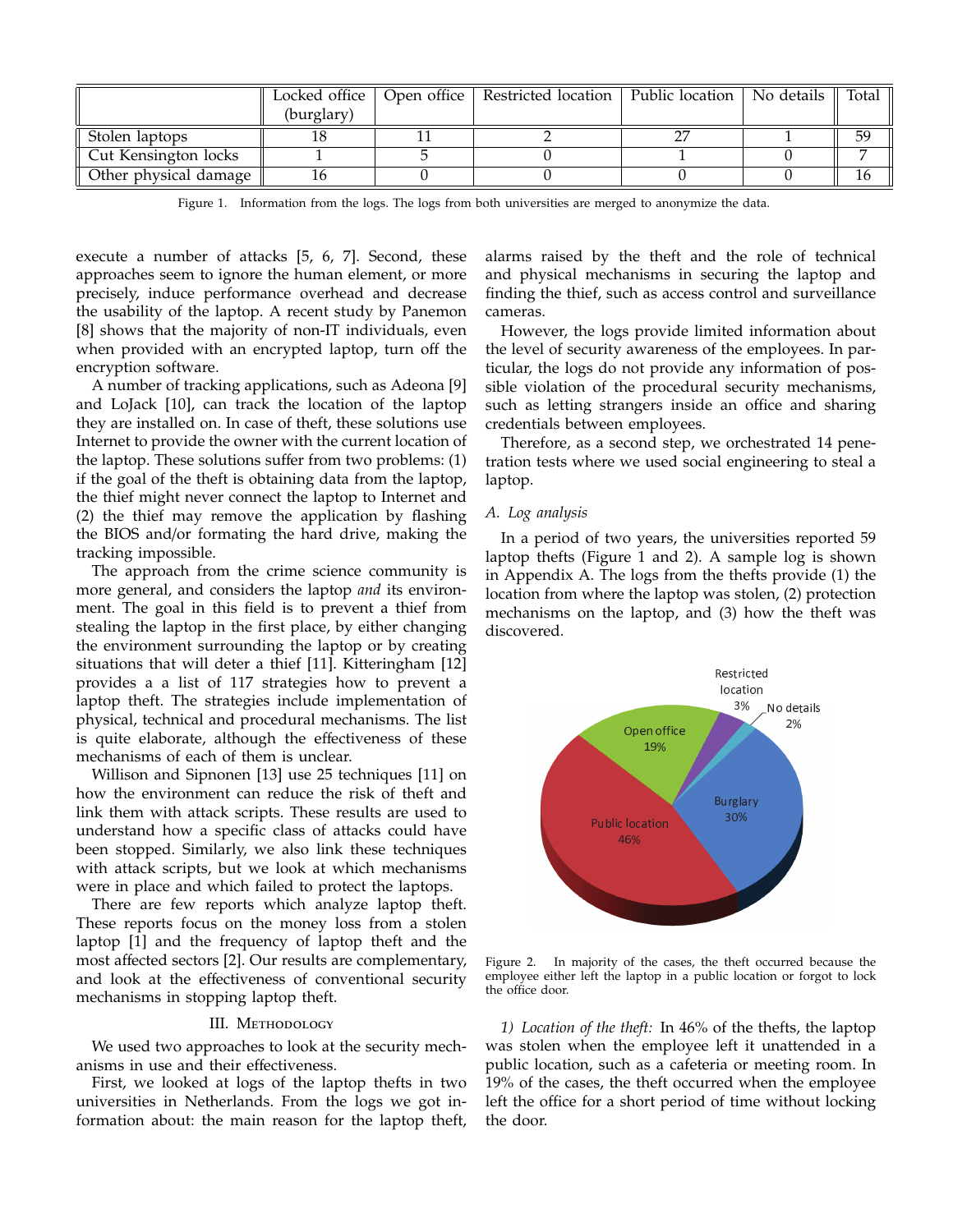

Figure 3. During three of the laptop thefts the students produced a fake e-mail giving them permission to take a laptop and went to the janitor. When the third team approached the janitor, he just gave them the keys and let the students go alone in the office.

In 30% of the thefts, the thief broke into a locked office either by forcing the door or breaking a window. In two of these burglaries there is no evidence of used force, and the guards assumed the thief used a master key or other credential to gain access. These two cases are targeted thefts, since the thief stole only a laptop and nothing else.

*2) Protection mechanisms on the laptop:* From the logs we could not deduce if any software protected the laptop.

In five of the thefts that occurred in an unlocked office, the laptop was locked with Kensington lock. Only one of the laptops stolen in a public location was locked with a Kensington lock.

*3) Theft discovery:* The majority of the thefts (93%) were reported by the laptop owner. In a few cases the report came from an employee who observed a broken door or window (5%). Only one of the thefts triggered an alarm. In this case, the thief grabbed the laptop while the employee went to collect print outs and left through the fire door, triggering the fire alarm.

In all buildings, in both universities, there are surveillance cameras (CCTV) and either partially or fully centralized access control systems able to log access requests. Surprisingly, the systems provided no useful information in any of the thefts. These mechanisms are further analyzed in section IV.

The information we obtained from the logs is limited. The logs provide information obtained after the theft took place, based on evidence found by the police and the security guards. The logs do not provide information on how the thief reached the location nor on whether the security awareness of the employees contributed to the theft. To check the effectiveness of the procedural mechanisms, we performed a set of penetration tests where we used social engineering as a means to obtain a laptop.

# *B. The penetration tests*

To perform the penetration tests, we got help from 45 master students in computer security which took

the role of penetration testers. Before performing the tests we informed and got permission from the chief security officers in both universities. We informed the officers exactly which locations we were going to test and the names of the staff and students involved. No other security person in the universities knew of the tests. The tests were approved by the legal department from the university.

The students were divided in teams of three. The goal of each team was to steal a clearly marked laptop from an employee who is unaware of the penetration test. First, we did a pilot study with only three teams and three laptops. Based on the results and insights of the pilot study, we performed an additional 11 penetration tests the next year. The methodology used for performing the tests and the design decisions of the tests are thoroughly described in [14].

The rest of the section (1) defines the roles in a penetration test, describes the (2) setup, (3) execution and (4) the closure phase in the test, and discusses (5) the results and (6) the limitations of the tests.

*1) Roles in the penetration test:* We define five roles in the penetration tests.

- 1 *Coordinator* an employee responsible for the experiment and the behavior of the penetration tester. The coordinator orchestrates the penetration tests.
- 2 *Penetration tester* a student who attempts to gain possession of the asset without being caught.
- 3 *Contact person* an employee who volunteers to distribute the asset to the custodians.
- 4 *Custodian* an employee at whose office the laptop is placed.
- 5 *Employee* person in the university who has none of the roles above.

*2) Setup of the environment:* At the start of the study, we chose four volunteers as contact persons, who in turn found custodians who volunteered to take part in the study. The selection of contact persons and custodians was pseudo-random. The common attribute among these participants was that the contact persons were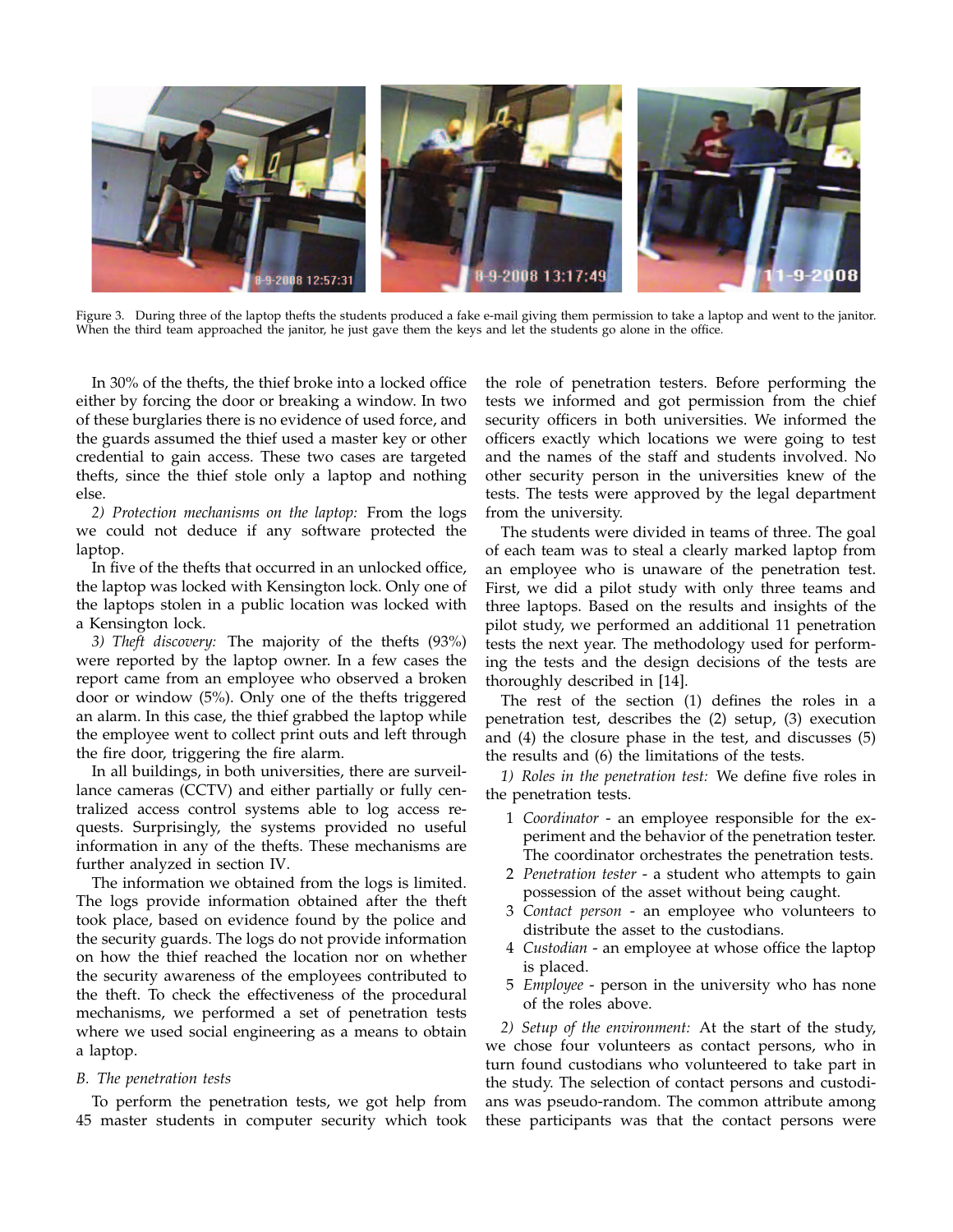

Figure 4. In nine of the tests the custodians willingly gave the laptop, either believing that the teams were from the help desk or that they were sent by the coordinator.

acquaintances to the authors, and the custodians were acquaintances to the contact persons.

After selecting the contact people and the custodians, we bought and marked the laptops that need to be stolen. The contact persons asked the custodians to sign an informed consent, and then distributed the clearly marked laptops, each with a web-camera and a Kensington lock. The custodians resided in two different universities in nine different buildings. To steal any of the laptops, the penetration testers needed to circumvent three layers of access control: the entrance of the building, the entrance of the office where the custodian works and the Kensington lock.

The contact people told the custodians the universities are doing a usability study on the new laptops, and thus they needed to measure the satisfaction level of the custodians. They informed the custodians that the level of satisfaction would be measured using motion detection web-cameras that would record the usage of the laptops. The data collected by the cameras was stored on a PC inside their office. Furthermore, for security reasons, the contact people instructed the custodians to lock the laptops with a Kensington lock and to leave the cameras recording at all times. bg The contact people also asked the custodians not to leave any private nor work related data on the laptops. With these measures, we tried to reduce the risk of data leakage and loss of productivity caused by any theft.

In a few cases a custodian asked a contact person what is precisely measured with the cameras. The answer was that the moment the contact person tells the custodian which behavior is measured, the custodian might change his behavior and invalidate the study.

*3) Execution of the penetration tests:* After setting up the environment, we gave to each of the penetration teams the location of a single laptop they should obtain. The penetration tests lasted for two weeks. In the first week, each team scouted their location and collected as much information as possible about the custodian

- 1. Social engineer night pass from an employee.
- 2. Enter the building early in the morning.
- 3. Social engineer the cleaning lady to access the office.
- 4. Cut any protection on the laptop using a bolt cutter.
- 5. Leave the building during office hours.

Figure 6. Example of an attack scenario

and the security mechanisms at the location. Then, each team proposed a list of attack scenarios they wanted to conduct. A sample attack scenario is presented in Figure 6. During the second week of the test, after getting approval for executing the scenarios by the coordinator, the teams started testing.

The actions of the teams were logged using the CCTV system, the web-cameras we positioned in the offices of the custodians and through recording devices carried by the teams during the attacks. We used such excessive recordings (1) to have a better overview of why the attacks succeeded/failed and (2) to be sure the employees were treated with respect by the penetration testers.

After each successful or failed attempt, the teams provided an attack trace of which mechanisms they circumvented and, in case of failed attempts, which mechanism caused the attack to fail.

*4) Closure:* After all penetration tests were over, we debriefed the custodians and the contact people through a group presentation, where we explained the penetration test and its goal. All custodians and contact people were thanked and rewarded for helping in the assessment of the security in their university.

*5) Results:* Eventually, *all* teams were successful in stealing their laptop. Besides the 14 successful thefts, there were an additional 11 unsuccessful attempts.

The favorite approach of the teams was to directly confront the custodian and ask for the laptop. Nine of the teams took roles as service desk employees, students that urgently needed a laptop for a few hours or claimed they were sent by the coordinator. Four teams used mobile phones or pocket video cameras to record the conversation with the employees. In one case they took a professional camera and a cameraman, and told the custodian the recording is part of a study to measure the service quality of the service desk.

| Approach                            | Disguise               |   |
|-------------------------------------|------------------------|---|
| Social engineered the custodian     | as coordinator helpers | 5 |
|                                     | as help desk           |   |
|                                     | as students            |   |
| Social engineered the janitor       | as students            |   |
| Social engineered the cleaning lady | as PhD student         |   |

Figure 7. From 9 of the teams that social engineered the custodian, 5 as a people sent by the coordinator, 2 of the teams took a role as help desk employees and 2 as students. 4 teams approached the janitor as students that needed to pick up a laptop, with a fake email as a proof, and 1 team took a role as a PhD student who forgot the key to his office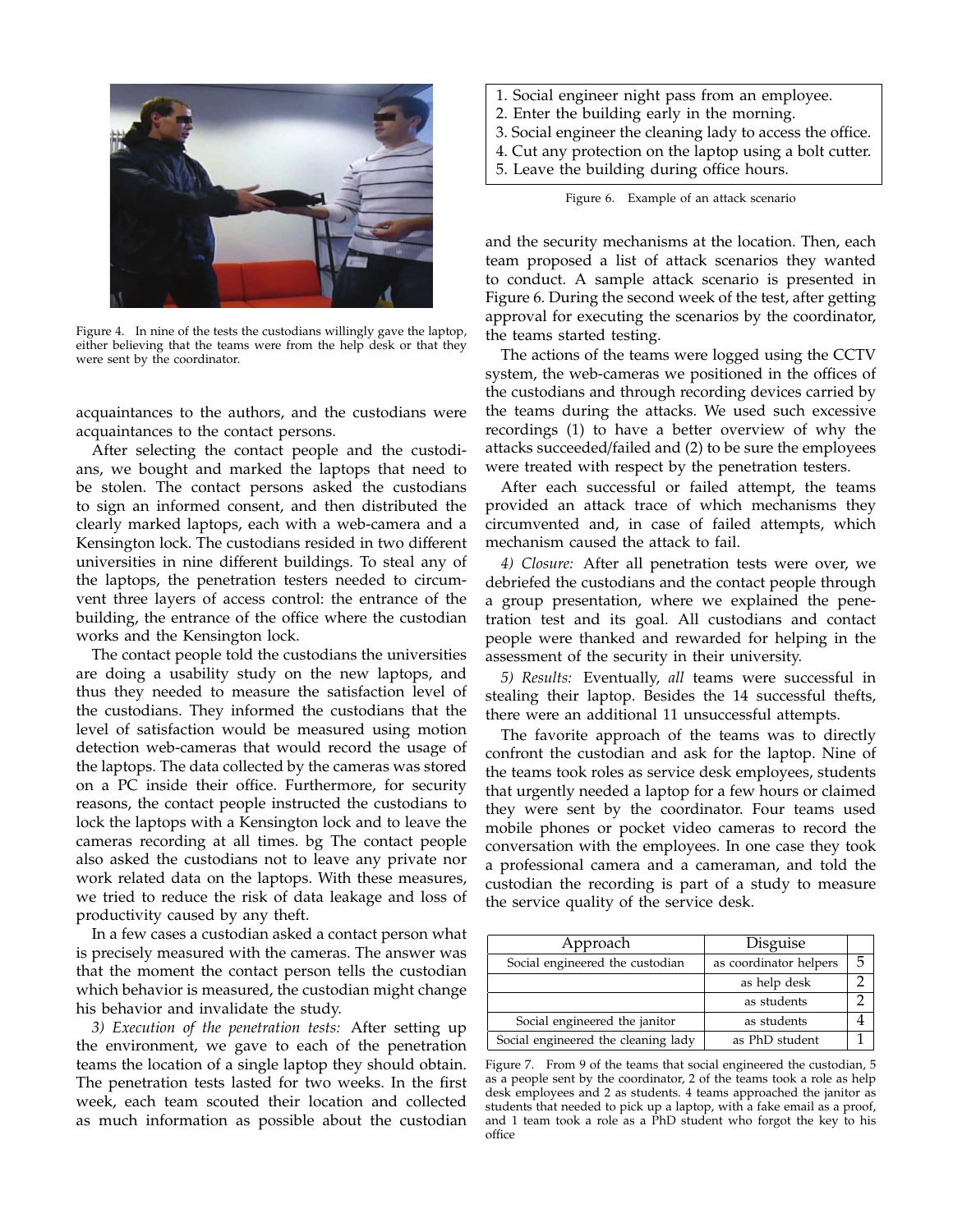

Figure 5. In five tests the teams social engineered a person other than the custodian. In two of these cases the students used a bolt cutter to cut the Kensington lock, and in three found the keys from the lock in the office.

The resistance of the employees varied. In six cases, the custodians gave the laptop easily after being shown a fake email and being promised they would get the laptop back in a few hours. In two cases the custodian wanted a confirmation from the coordinator. The teams succeeded in the attempt because the custodian called a number provided by the penetration testers. Needless to say, the number was of another team member pretending to be the coordinator. In one case a colleague of the custodian got suspicious and sent an email to campus security. Since only the chief security officer knew about the penetration test, in a few hours the security guards all over the campus were all alerted and started searching for suspicious students.

However, in five cases the students were not able to social engineer the custodian directly and were forced to look for alternative approaches. For example, in one of the cases the students entered the building before working hours. At this time a cleaning lady cleaned the offices, and under the assumption it was their office let the students inside. After entering the office, the students cut the Kensington lock and left the building before the custodian arrived. On the way out, they even asked the same cleaning lady to lock again the office door.

*6) Limitations of the test:* During the analysis of the recordings from the tests, we observed that a few custodians were easily persuaded to hand in the marked laptop. The reason might be that employees are less reluctant to give in a temporary laptop than their own laptop.

Another limitation of the test might be the high selfconfidence of the testers. The security guards were not aware of the penetration test. If caught, the identification process would be unpleasant experience for the testers. Nevertheless, they knew they will not go to jail for their actions. A thief might rather wait for the laptop to be left unattended than approaching an employee directly and asking for their laptop.

The results of the test are based on only two universities and their security mechanisms. Other institutions might have different specter of mechanisms for protecting their laptops.

# IV. OBSERVATIONS

The observations presented in this section focus on the effectiveness of security mechanisms in two open institutions to protect laptops. The observations should probably apply also to any mobile asset, such as medical equipment, beamers and mobile phones.

We observed three main security mechanisms in the universities: surveillance cameras, access control and a level of security awareness of the employees.

## *A. Surveillance cameras*

Security officers do not use cameras as alarming mechanisms, but use them a posteriori, to identify an offender after an accident has taken place. The security officers cannot afford to monitor all surveillance cameras. The cameras work only when a motion is detected, and automatically store the recording in a back end server. The delay between the occurrence and report of the theft gives the thief sufficient time to leave the building.

Even when used to identify the thief a posteriori, the cameras provide limited information about the thief. In none of the logs nor during any of the penetration tests the cameras provided enough information to reveal the identity of the thief.

The CCTV cameras are not able to identify the thief because (1) they are not mounted in offices, (2) the thief can easily conceal the laptop and (3) thieves usually know the position of the cameras and obscure their face.

The cameras are not mounted in offices. All penetration tests and 49% of the thefts took place in an office. Cameras are not mounted in offices to preserve the privacy of the employees and because mounting cameras in every office is not cost effective. Without surveillance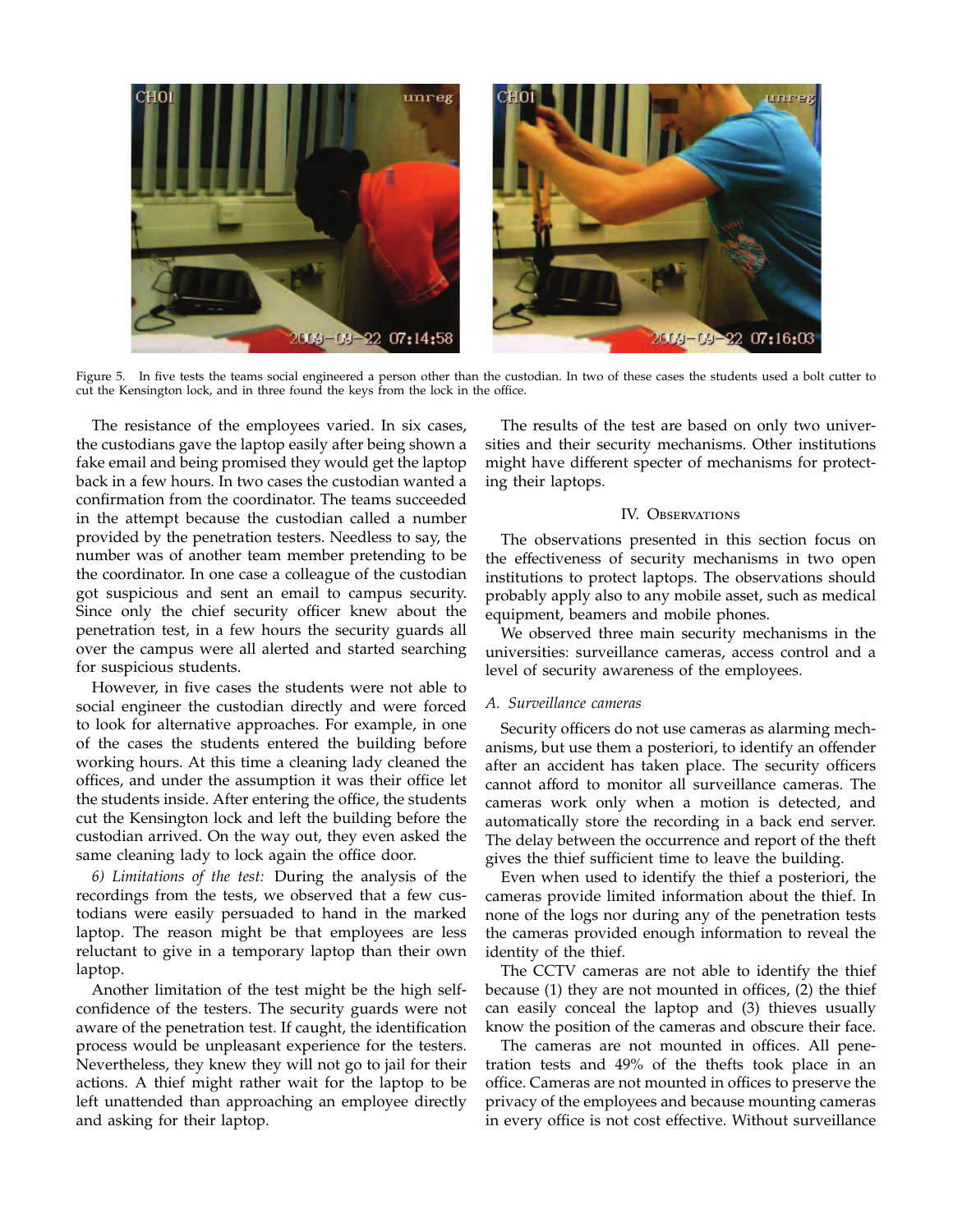in these offices, it is impossible to identify a thief during the act.

Instead of in offices, the cameras are usually mounted on entrance doors. Many people pass through the entrances with bags, and each of the bags might conceal the stolen laptop. Even if there are only two persons observed by the camera, if the persons are not caught on the spot and challenged by the security guards, the evidence from the surveillance camera can not be used against them.

Cameras positioned to monitor public locations, such as cafeterias, halls and reception desks can record the thief during the theft. The logs show that 46% of the laptop thefts happened in public locations. During the penetration tests we noticed that these cameras are usually set on motion detection, and are not actively monitored by the security guards. A careful thief would obscure her face from the cameras using a hat, a hood or just covering her face with her hands before she steals the laptop. In one of the penetration tests, three penetration testers wandered with newspapers on top of their faces through the building without being challenged by anybody.

In conclusion, the surveillance system provides no help in stopping the theft and has limited usage in identifying the thief a posteriori.

## *B. Access control*

The security logs and from the penetration tests show that although there are multiple layers of access control in both universities, it is still possible to steal a laptop.

We spotted two weaknesses on the access control in the universities. Locks are usually bypassed because (1) they are disabled during working hours and (2) the doors and windows where the locks reside are easy to force.

The access controls on the entrances of the building are easily bypassed because they are disabled during working hours and because there are too many people with credentials that can open the door. From the 14 penetration teams, 13 bypassed the entrance locks by attacking during working hours and one team social engineered credentials from an employee to enter the building out of working hours.

Another attack vector for stealing a laptop is to force a door or a window. The penetration teams were not allowed to damage any property of the universities except cutting the Kensington locks. However, the logs from actual laptop thefts show that in 30% of the thefts, the thief broke a door or a window to get access to the office.

Similarly to recordings from surveillance cameras, logs from the access control systems provide limited help in identifying the thief. The logs show whose credential was used to enter a restricted area at a specific time period. Since the credentials are easy to steal or social

engineer and because there are many people entering and leaving the area where the theft occurs, it is very hard to deduce which person is the thief.

In conclusion, the typical access control mechanisms deployed in the universities are mainly used to deter opportunistic thieves, but provide no help against a determined thief.

## *C. Security awareness of the employees*

The level of security awareness of the employees plays a crucial role in success or failure of a theft.

The human element is the main reason behind the success of the laptop thefts. In 69% of the laptop thefts and 100% of the penetration tests, the theft occurred either because the employee left the laptop unattended in a public location or did not lock the door when leaving the office. Similarly, during the penetration tests, employees opened door from offices of their colleagues, shared credentials or handed in laptops without any identification. Therefore, even with strong access control in place, if the security awareness of the employees is low, the access control can easily be circumvented.

On the other hand, the human element is the main reason behind the failure of 67% of all failed penetration tests. In these cases, an employee informed the security guards for suspicious activities, rejected to open a door for the tester, rejected to unlock a laptop without permission from the custodian or interrupted the tester during the theft. In these cases, the employees besides enforcing the access control mechanisms, also played a role as an additional surveillance layer around the laptop.

Employees are usually considered as the weakest link in the security of an organization [15]. We observe that employees can also be the strongest link in the security of open organization. A proper security education of employees increases the employee's resistance to social engineering, and increases effectiveness of the other security mechanisms.

# V. Conclusion

In this paper we analyzed the logs of laptop thefts which occurred in a period of two years in two universities in Netherlands. We complemented the findings from these logs with 14 penetration tests which we conducted in the same universities.

Based on the logs and the penetration tests, we conclude that physical security mechanisms provide deterrent rather than protective security role in laptop theft in open organizations. Security awareness of the employees is the main element which determines if a theft will be successful or not and influences the effectiveness of the other security mechanisms.

In the future we plan to repeat the penetration tests. This time, to make the penetration tests more realistic, we plan to randomly select of contact persons and custodians and give the laptops to the custodians few months before the start of the tests.